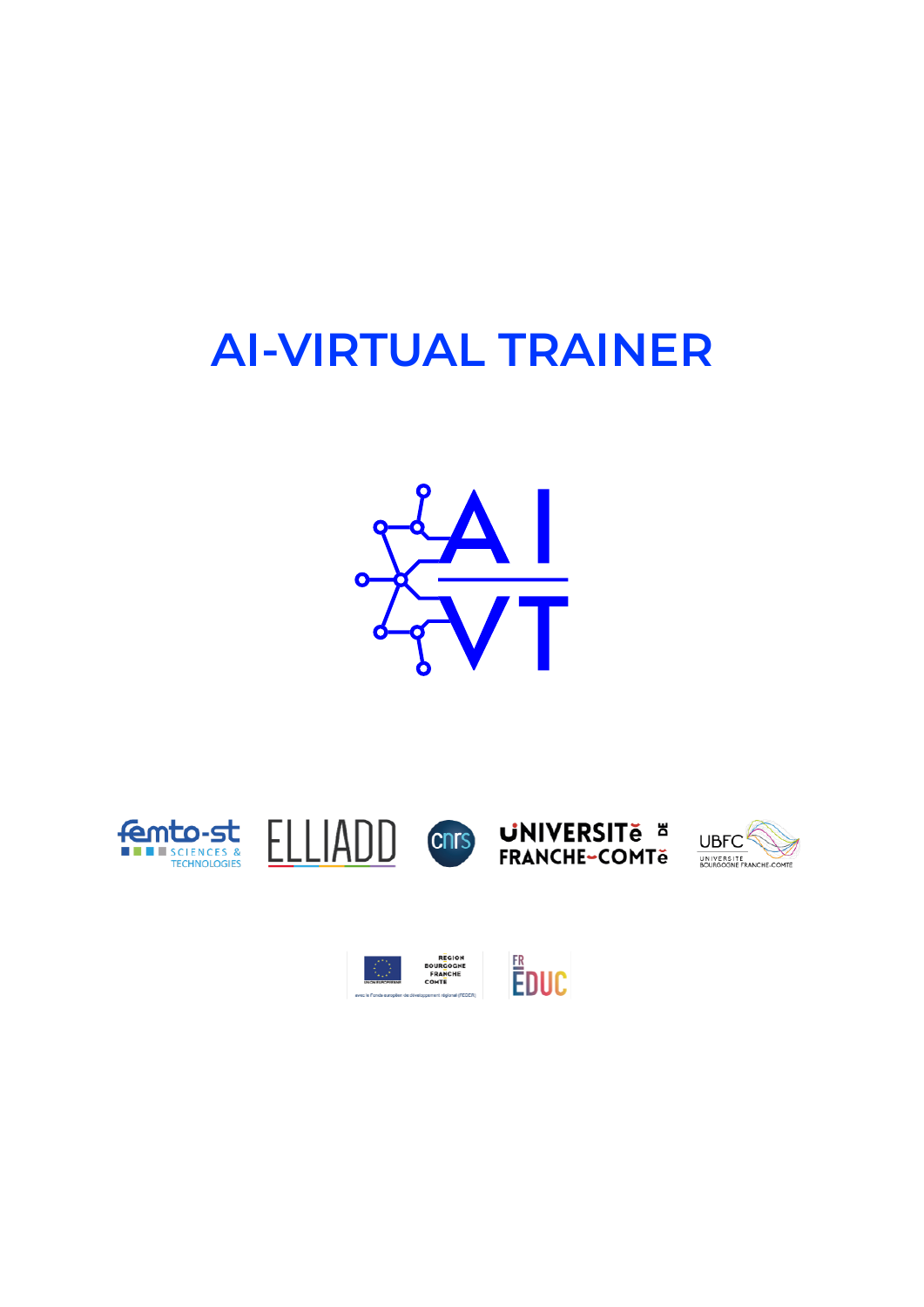## Artificial Intelligence - Virtual Trainer (AI-VT)

Artificial Intelligence Virtual Trainer (AI-VT) is an artificial intelligencebased learning support system that provides customized lists of exercise statements. The software has been developed to provide statements related to a discipline-specific skill. Of graduated difficulty, these lists of statements are personalised according to the learner's "level". The AI-VT system has already been applied to the learning of aikido, basic programming, and English.

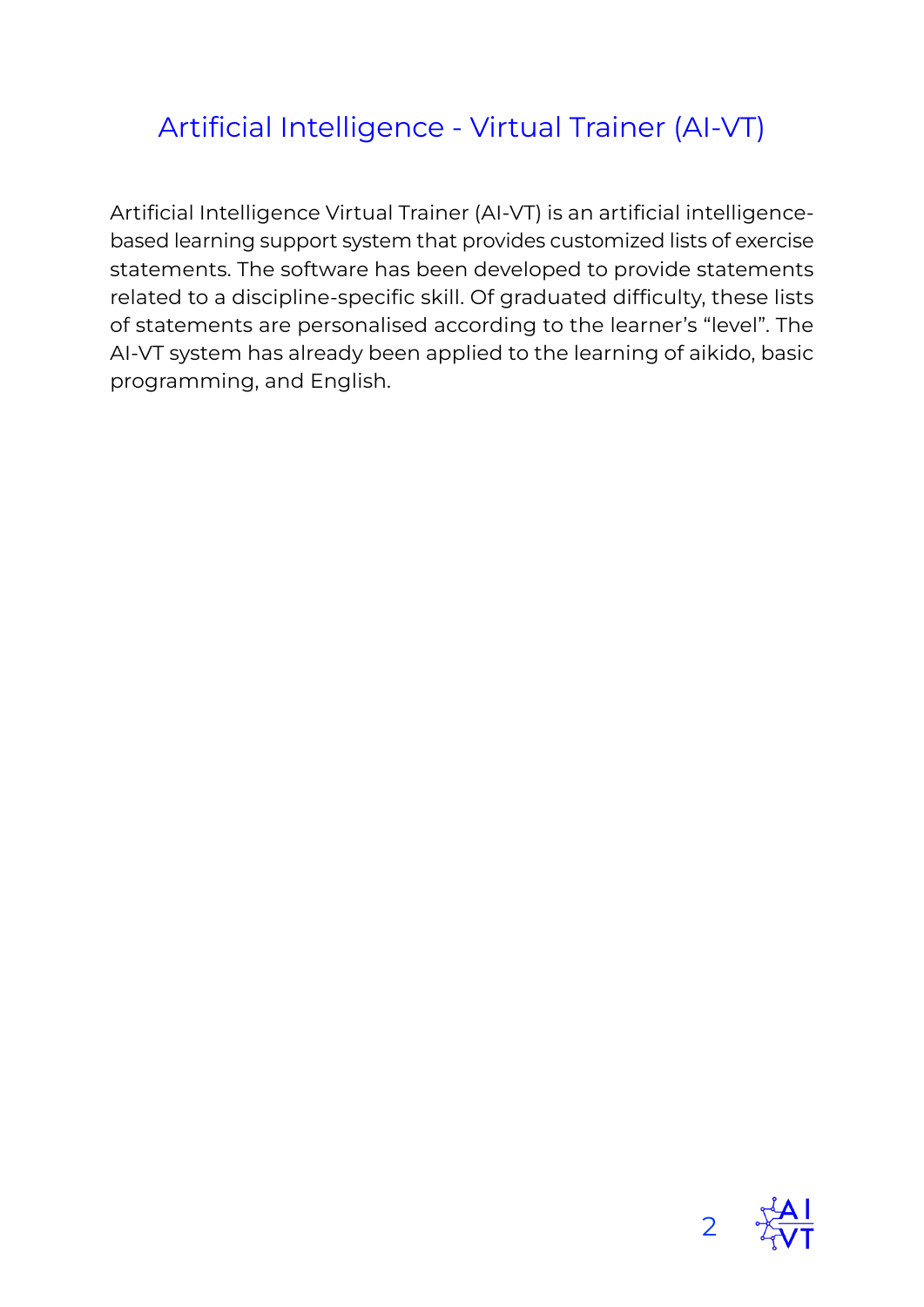#### 1. Description of the AI-VT tool

The AI-VT system was developed using AI techniques. The objective is the modelization of a competence-based pedagogy supported by training sessions to permit the personalization of the learners' activities.

From this database, AI-VT automatically generates personalised and

random lists of exercise statements for a learner to improve a targeted skill. Each learning session is characterized by a customized list of timed exercise statements to be resolved.



Two factors are central to the design of the system. Firstly, we

advocate that the repetition of (identical or "similar" ) exercises dealing with concrete examples, and belonging to the same family of skills, will lead a learner to acquire improved automatic reflex skills. The second factor is to personalise for each learner and for each training session, the list of exercises to be solved according to the learner's previous results, difficulties, and the time spent on solving the exercises, etc.

AI-VT is a generic system designed to be applied to different learning disciplines. AI-VT has already been applied to the learning of aikido, basic programming and English at the University of Franche-Comté, France. Research has demonstrated the system's efficiency and its interest among educational stakeholders.

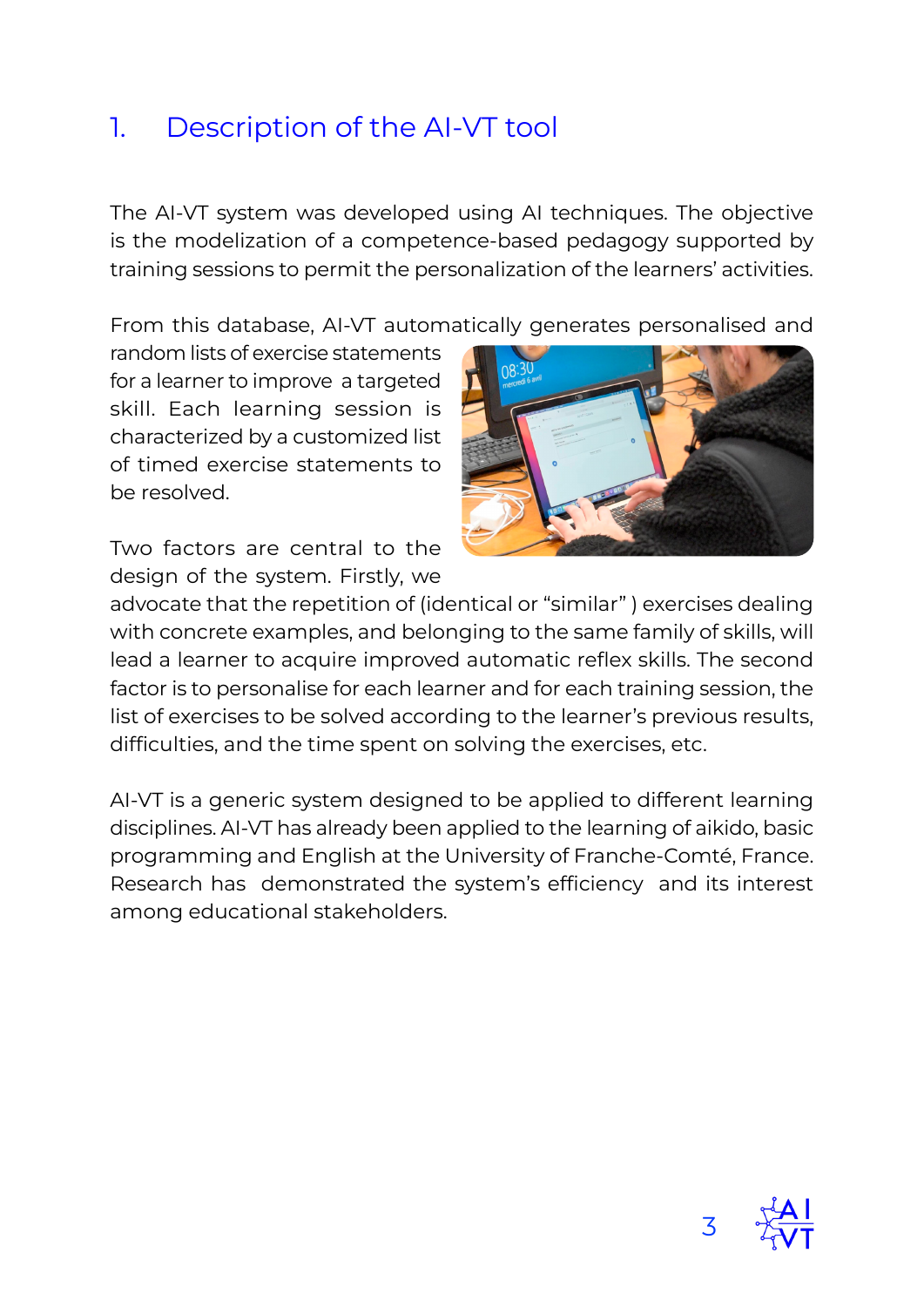## 2. Need to establish a diagnosis before AI-VT

AI-VT is based on a database of exercise statements in which each exercise statement corresponds to one or more sub-skills. During each work session with AI-VT, it is necessary for the learner to start by choosing a skill to on which to work. This choice depends on an initial diagnosis of which knowledge skills have been (partially or not) acquired in terms of the sub-skills. Until recently, this diagnosis has been done manually with small groups of learners and in consultation with the teacher This upstream pre-assessment phase is not suitable, since it is partly subjective. Moreover, it should be an automated process to accommodate larger groups of learners.

For the afore-mentioned reasons, we propose the addition of software to automate this pre-diagnosis, which then makes it possible to provide a personalized working list of skills and sub-skills for each learner. Both a didactic and pedagogical tool for the teacher and the learner, the error status appears here as an indicator as it is used to structure the learning path. For each learner, we will thus create a profile which will serve as a reference for the use of AI-VT to choose, for example, the skills to work on at the beginning of each session. Over the course of the sessions, this profile will evolve according to the learner's progress and results.